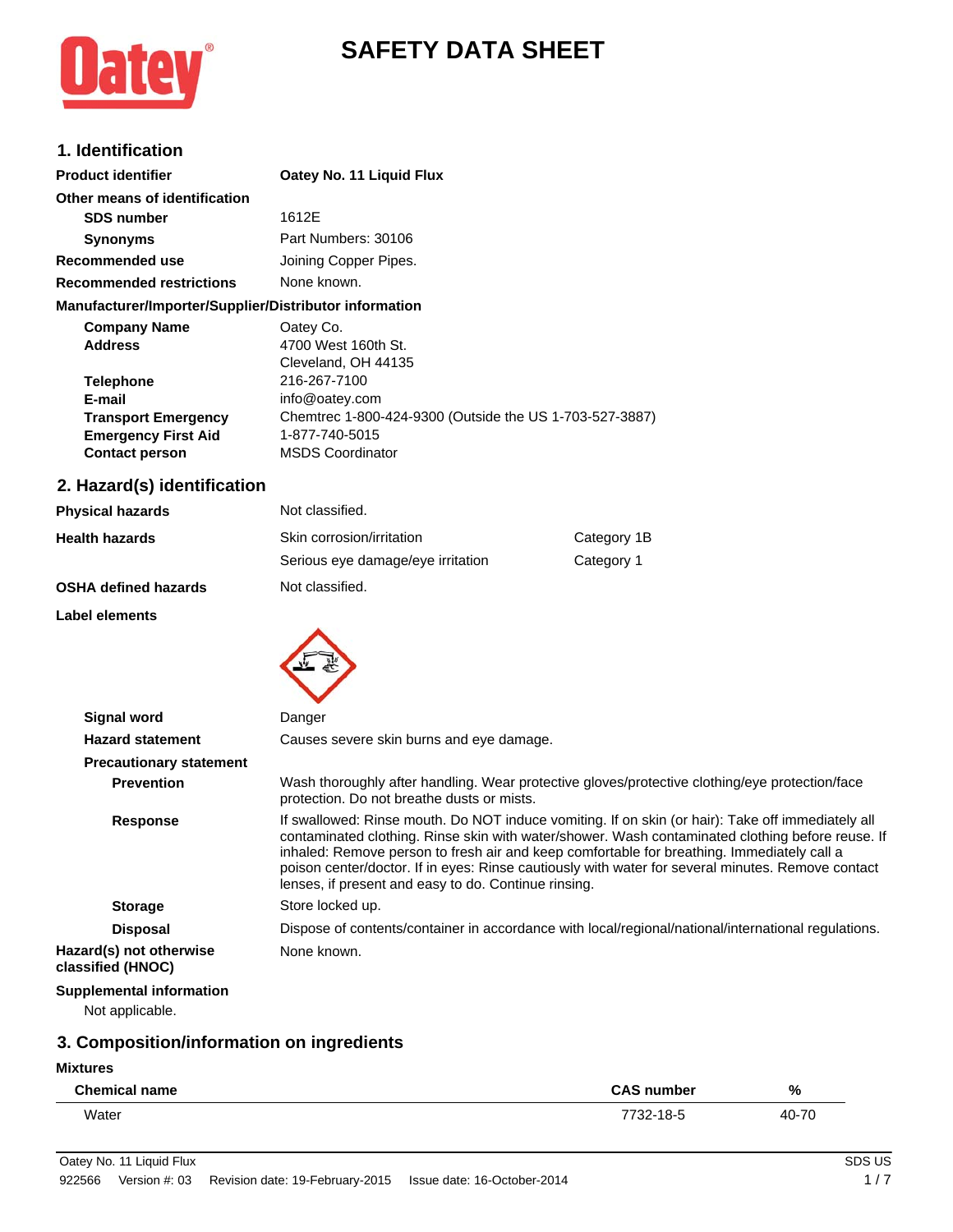| Zinc chloride     | 7646-85-7  | 15-40   |
|-------------------|------------|---------|
| Hydrochloric acid | 7647-01-0  | 10-30   |
| Ammonium chloride | 12125-02-9 | $3 - 7$ |

#### **4. First-aid measures**

| <b>Inhalation</b>                                                            | If breathing is difficult, remove to fresh air and keep at rest in a position comfortable for breathing.<br>Call a physician if symptoms develop or persist.                                                                                                                                                          |
|------------------------------------------------------------------------------|-----------------------------------------------------------------------------------------------------------------------------------------------------------------------------------------------------------------------------------------------------------------------------------------------------------------------|
| <b>Skin contact</b>                                                          | Take off immediately all contaminated clothing. Rinse skin with water/shower. Call a physician or<br>poison control center immediately. Chemical burns must be treated by a physician. Wash<br>contaminated clothing before reuse.                                                                                    |
| Eye contact                                                                  | Immediately flush eyes with plenty of water for at least 15 minutes. Remove contact lenses, if<br>present and easy to do. Continue rinsing. Call a physician or poison control center immediately.                                                                                                                    |
| Ingestion                                                                    | Call a physician or poison control center immediately. Rinse mouth. Do not induce vomiting. If<br>vomiting occurs, keep head low so that stomach content doesn't get into the lungs.                                                                                                                                  |
| <b>Most important</b><br>symptoms/effects, acute and<br>delayed              | Burning pain and severe corrosive skin damage. Causes serious eye damage. Symptoms may<br>include stinging, tearing, redness, swelling, and blurred vision. Permanent eye damage including<br>blindness could result.                                                                                                 |
| Indication of immediate<br>medical attention and special<br>treatment needed | Provide general supportive measures and treat symptomatically. Chemical burns: Flush with water<br>immediately. While flushing, remove clothes which do not adhere to affected area. Call an<br>ambulance. Continue flushing during transport to hospital. Keep victim under observation.<br>Symptoms may be delayed. |
| <b>General information</b>                                                   | Ensure that medical personnel are aware of the material(s) involved, and take precautions to<br>protect themselves.                                                                                                                                                                                                   |
| 5. Fire-fighting measures                                                    |                                                                                                                                                                                                                                                                                                                       |
| Suitable extinguishing media                                                 | Water spray. Water fog. Foam. Dry chemical powder. Carbon dioxide (CO2).                                                                                                                                                                                                                                              |
| Unsuitable extinguishing<br>media                                            | Do not use water jet as an extinguisher, as this will spread the fire.                                                                                                                                                                                                                                                |
| Specific hazards arising from<br>the chemical                                | During fire, gases hazardous to health may be formed.                                                                                                                                                                                                                                                                 |
| Special protective equipment<br>and precautions for firefighters             | Self-contained breathing apparatus and full protective clothing must be worn in case of fire.                                                                                                                                                                                                                         |
| <b>Fire fighting</b><br>equipment/instructions                               | Use water spray to cool unopened containers.                                                                                                                                                                                                                                                                          |
| <b>Specific methods</b>                                                      | Use standard firefighting procedures and consider the hazards of other involved materials.                                                                                                                                                                                                                            |

### **6. Accidental release measures**

| Personal precautions,<br>protective equipment and<br>emergency procedures | Keep unnecessary personnel away. Keep people away from and upwind of spill/leak. Keep out of<br>low areas. Wear appropriate protective equipment and clothing during clean-up. Do not touch<br>damaged containers or spilled material unless wearing appropriate protective clothing. Ensure<br>adequate ventilation. Local authorities should be advised if significant spillages cannot be<br>contained. For personal protection, see section 8 of the SDS. |
|---------------------------------------------------------------------------|---------------------------------------------------------------------------------------------------------------------------------------------------------------------------------------------------------------------------------------------------------------------------------------------------------------------------------------------------------------------------------------------------------------------------------------------------------------|
| Methods and materials for<br>containment and cleaning up                  | This product is miscible in water. Stop the flow of material, if this is without risk. Dike far ahead of<br>spill for later disposal. Use water spray to reduce vapors or divert vapor cloud drift. Prevent entry<br>into waterways, sewer, basements or confined areas. Following product recovery, flush area with<br>water. For waste disposal, see section 13 of the SDS.                                                                                 |
| <b>Environmental precautions</b>                                          | Avoid discharge into drains, water courses or onto the ground.                                                                                                                                                                                                                                                                                                                                                                                                |
| 7. Handling and storage                                                   |                                                                                                                                                                                                                                                                                                                                                                                                                                                               |

**Precautions for safe handling** Not available. **Conditions for safe storage, including any incompatibilities**

Not available.

General fire hazards **No unusual fire or explosion hazards noted.**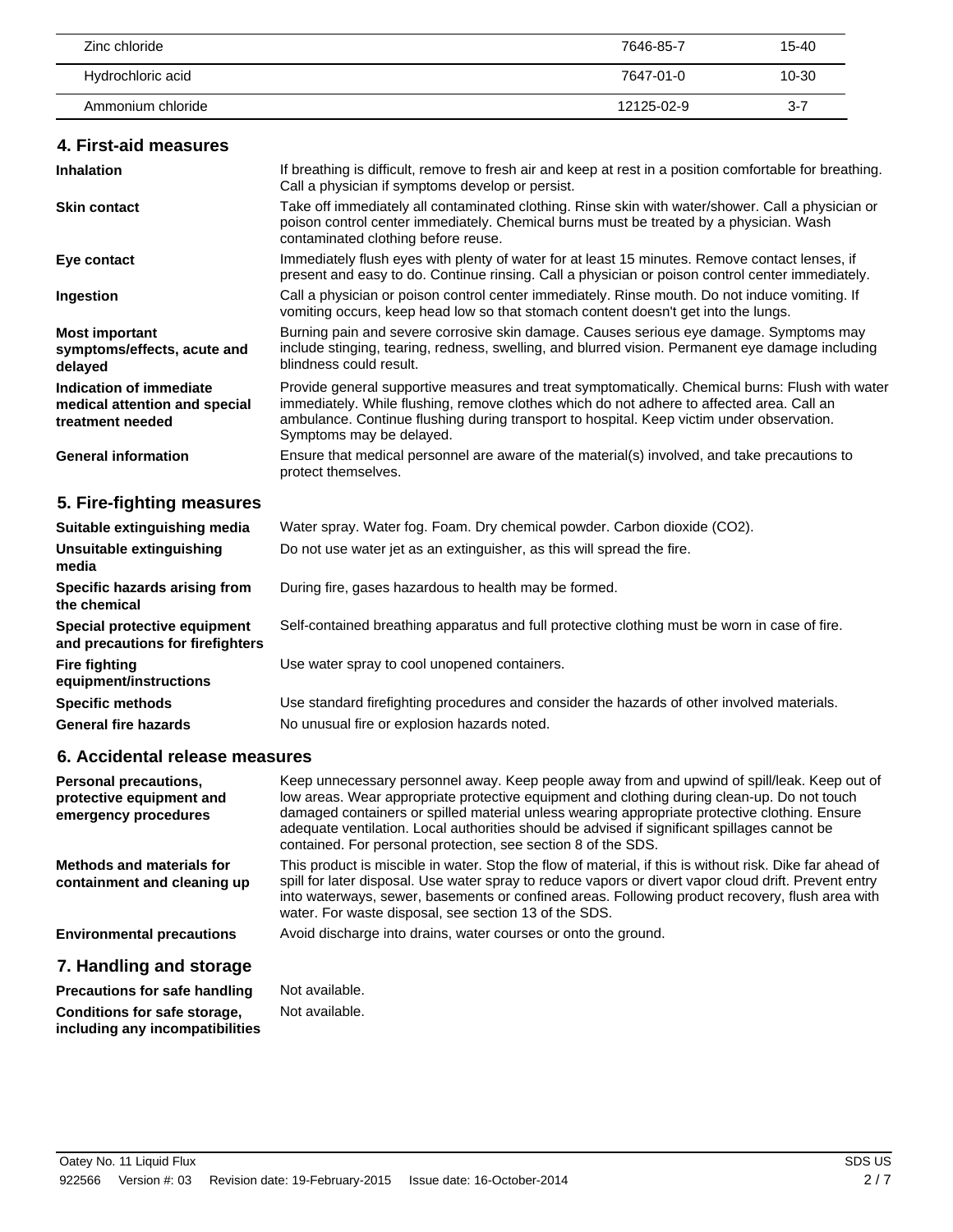## **8. Exposure controls/personal protection**

### **Occupational exposure limits**

**US. OSHA Table Z-1 Limits for Air Contaminants (29 CFR 1910.1000)**

| <b>Components</b>                           | <b>Type</b>                                                                                                                                                                                                                                                                                                                                                                                                                                                                                      | <b>Value</b>                                                              | Form        |
|---------------------------------------------|--------------------------------------------------------------------------------------------------------------------------------------------------------------------------------------------------------------------------------------------------------------------------------------------------------------------------------------------------------------------------------------------------------------------------------------------------------------------------------------------------|---------------------------------------------------------------------------|-------------|
| Hydrochloric acid (CAS<br>7647-01-0)        | Ceiling                                                                                                                                                                                                                                                                                                                                                                                                                                                                                          | $7$ mg/m $3$                                                              |             |
| Zinc chloride (CAS<br>7646-85-7)            | <b>PEL</b>                                                                                                                                                                                                                                                                                                                                                                                                                                                                                       | 5 ppm<br>1 mg/m $3$                                                       | Fume.       |
| <b>US. ACGIH Threshold Limit Values</b>     |                                                                                                                                                                                                                                                                                                                                                                                                                                                                                                  |                                                                           |             |
| <b>Components</b>                           | <b>Type</b>                                                                                                                                                                                                                                                                                                                                                                                                                                                                                      | Value                                                                     | <b>Form</b> |
| Ammonium chloride (CAS<br>12125-02-9)       | <b>STEL</b>                                                                                                                                                                                                                                                                                                                                                                                                                                                                                      | 20 mg/m3                                                                  | Fume.       |
| Hydrochloric acid (CAS                      | <b>TWA</b><br>Ceiling                                                                                                                                                                                                                                                                                                                                                                                                                                                                            | $10$ mg/m $3$<br>2 ppm                                                    | Fume.       |
| 7647-01-0)<br>Zinc chloride (CAS            | <b>STEL</b>                                                                                                                                                                                                                                                                                                                                                                                                                                                                                      | $2 \text{ mg/m}$                                                          | Fume.       |
| 7646-85-7)                                  | TWA                                                                                                                                                                                                                                                                                                                                                                                                                                                                                              | 1 $mg/m3$                                                                 | Fume.       |
| US. NIOSH: Pocket Guide to Chemical Hazards |                                                                                                                                                                                                                                                                                                                                                                                                                                                                                                  |                                                                           |             |
| <b>Components</b>                           | <b>Type</b>                                                                                                                                                                                                                                                                                                                                                                                                                                                                                      | <b>Value</b>                                                              | <b>Form</b> |
| Ammonium chloride (CAS<br>12125-02-9)       | <b>STEL</b>                                                                                                                                                                                                                                                                                                                                                                                                                                                                                      | $20 \text{ mg/m}$ 3                                                       | Fume.       |
|                                             | <b>TWA</b>                                                                                                                                                                                                                                                                                                                                                                                                                                                                                       | 10 mg/m3                                                                  | Fume.       |
| Hydrochloric acid (CAS<br>7647-01-0)        | Ceiling                                                                                                                                                                                                                                                                                                                                                                                                                                                                                          | $7$ mg/m $3$                                                              |             |
| Zinc chloride (CAS                          | <b>STEL</b>                                                                                                                                                                                                                                                                                                                                                                                                                                                                                      | 5 ppm<br>$2$ mg/m $3$                                                     | Fume.       |
| 7646-85-7)                                  | <b>TWA</b>                                                                                                                                                                                                                                                                                                                                                                                                                                                                                       | 1 $mg/m3$                                                                 | Fume.       |
| <b>Biological limit values</b>              | No biological exposure limits noted for the ingredient(s).                                                                                                                                                                                                                                                                                                                                                                                                                                       |                                                                           |             |
| Appropriate engineering<br>controls         | Good general ventilation (typically 10 air changes per hour) should be used. Ventilation rates<br>should be matched to conditions. If applicable, use process enclosures, local exhaust ventilation,<br>or other engineering controls to maintain airborne levels below recommended exposure limits. If<br>exposure limits have not been established, maintain airborne levels to an acceptable level. Eye<br>wash facilities and emergency shower must be available when handling this product. |                                                                           |             |
|                                             | Individual protection measures, such as personal protective equipment                                                                                                                                                                                                                                                                                                                                                                                                                            |                                                                           |             |
| <b>Eye/face protection</b>                  | Wear safety glasses with side shields (or goggles) and a face shield.                                                                                                                                                                                                                                                                                                                                                                                                                            |                                                                           |             |
| <b>Skin protection</b>                      |                                                                                                                                                                                                                                                                                                                                                                                                                                                                                                  |                                                                           |             |
| <b>Hand protection</b>                      | Wear appropriate chemical resistant gloves.                                                                                                                                                                                                                                                                                                                                                                                                                                                      |                                                                           |             |
| <b>Other</b>                                | Wear appropriate chemical resistant clothing.                                                                                                                                                                                                                                                                                                                                                                                                                                                    |                                                                           |             |
| <b>Respiratory protection</b>               |                                                                                                                                                                                                                                                                                                                                                                                                                                                                                                  | In case of insufficient ventilation, wear suitable respiratory equipment. |             |
| <b>Thermal hazards</b>                      | Wear appropriate thermal protective clothing, when necessary.                                                                                                                                                                                                                                                                                                                                                                                                                                    |                                                                           |             |
| <b>General hygiene</b><br>considerations    | Always observe good personal hygiene measures, such as washing after handling the material<br>and before eating, drinking, and/or smoking. Routinely wash work clothing and protective<br>equipment to remove contaminants.                                                                                                                                                                                                                                                                      |                                                                           |             |

### **9. Physical and chemical properties**

| Appearance            |                |
|-----------------------|----------------|
| <b>Physical state</b> | Liquid.        |
| <b>Form</b>           | Not available. |
| Color                 | Light yellow.  |
| Odor                  | Strong acidic. |
| <b>Odor threshold</b> | Not available. |
| рH                    | $2 - 3$        |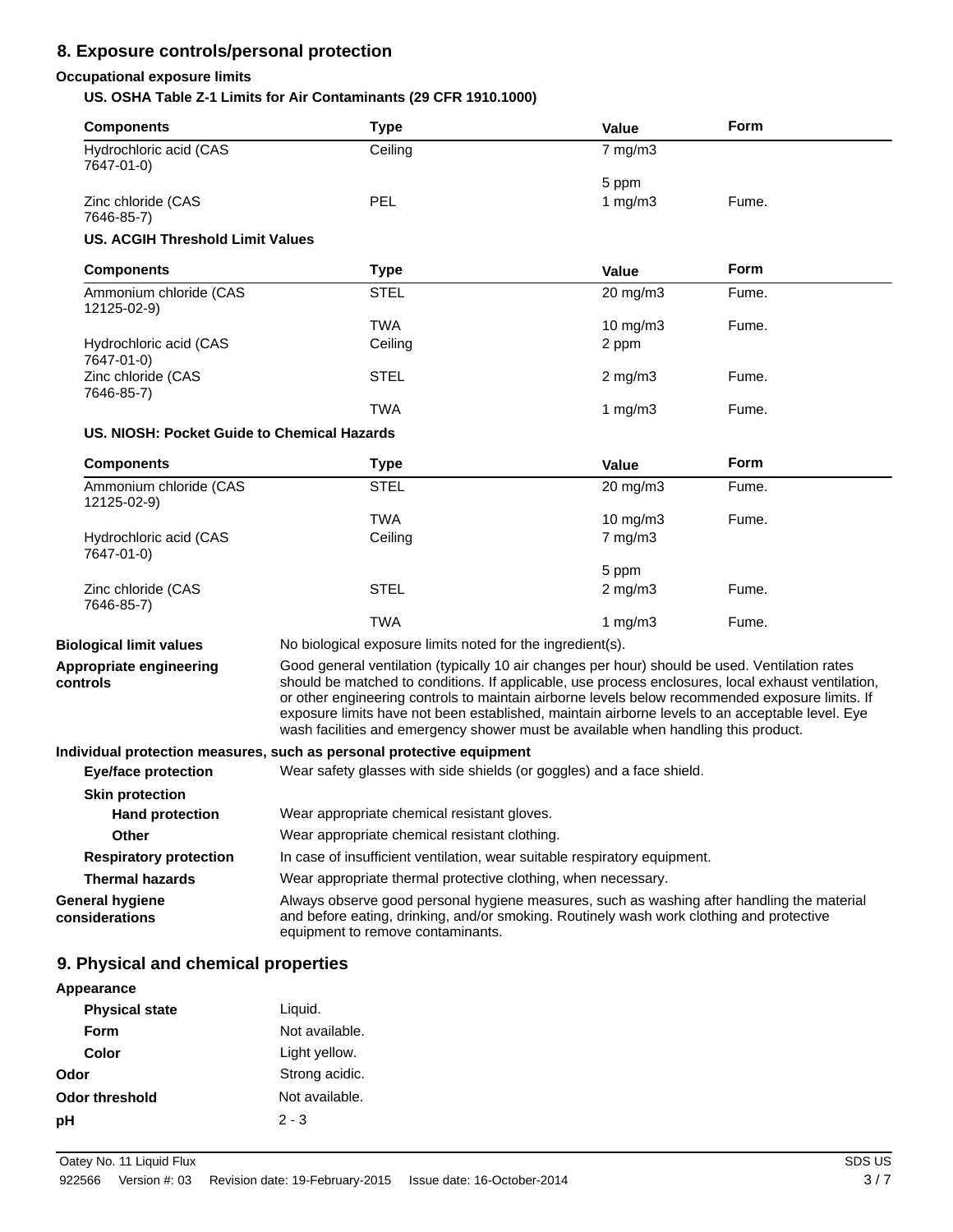| Melting point/freezing point                      | Not available.    |
|---------------------------------------------------|-------------------|
| Initial boiling point and boiling<br>range        | 208 °F (97.78 °C) |
| <b>Flash point</b>                                | Not Applicable    |
| <b>Evaporation rate</b>                           | Not available.    |
| Flammability (solid, gas)                         |                   |
| Upper/lower flammability or explosive limits      |                   |
| <b>Flammability limit - lower</b><br>$(\% )$      | Not available.    |
| <b>Flammability limit - upper</b><br>(%)          | Not available.    |
| <b>Explosive limit - lower (%)</b>                | Not available.    |
| Explosive limit - upper (%)                       | Not available.    |
| Vapor pressure                                    | Not available.    |
| <b>Vapor density</b>                              | > 1               |
| <b>Relative density</b>                           | 1.14              |
| Solubility(ies)                                   |                   |
| Solubility (water)                                | Not available.    |
| <b>Partition coefficient</b><br>(n-octanol/water) | Not available.    |
| <b>Auto-ignition temperature</b>                  | Not available.    |
| <b>Decomposition temperature</b>                  | Not available.    |
| <b>Viscosity</b>                                  | 10cP              |

### **10. Stability and reactivity**

| <b>Reactivity</b>                            | The product is stable and non-reactive under normal conditions of use, storage and transport. |
|----------------------------------------------|-----------------------------------------------------------------------------------------------|
| <b>Chemical stability</b>                    | Material is stable under normal conditions.                                                   |
| <b>Possibility of hazardous</b><br>reactions | No dangerous reaction known under conditions of normal use.                                   |
| <b>Conditions to avoid</b>                   | Contact with incompatible materials.                                                          |
| Incompatible materials                       | Strong oxidizing agents.                                                                      |
| <b>Hazardous decomposition</b><br>products   | No hazardous decomposition products are known.                                                |

# **11. Toxicological information**

### **Information on likely routes of exposure**

| <b>Inhalation</b>                                                                  | Prolonged inhalation may be harmful. May cause irritation to the respiratory system.                                                                                                                                  |
|------------------------------------------------------------------------------------|-----------------------------------------------------------------------------------------------------------------------------------------------------------------------------------------------------------------------|
| <b>Skin contact</b>                                                                | Causes severe skin burns.                                                                                                                                                                                             |
| Eye contact                                                                        | Causes serious eye damage.                                                                                                                                                                                            |
| Ingestion                                                                          | Causes digestive tract burns.                                                                                                                                                                                         |
| Symptoms related to the<br>physical, chemical and<br>toxicological characteristics | Burning pain and severe corrosive skin damage. Causes serious eye damage. Symptoms may<br>include stinging, tearing, redness, swelling, and blurred vision. Permanent eye damage including<br>blindness could result. |
| Information on toxicological effects                                               |                                                                                                                                                                                                                       |
| <b>Acute toxicity</b>                                                              | Not available.                                                                                                                                                                                                        |
| <b>Skin corrosion/irritation</b>                                                   | Causes severe skin burns and eye damage.                                                                                                                                                                              |
| Serious eye damage/eye<br><i>irritation</i>                                        | Causes serious eye damage.                                                                                                                                                                                            |
| Respiratory or skin sensitization                                                  |                                                                                                                                                                                                                       |
| <b>Respiratory sensitization</b>                                                   | Not available.                                                                                                                                                                                                        |
| <b>Skin sensitization</b>                                                          | This product is not expected to cause skin sensitization.                                                                                                                                                             |
| <b>Germ cell mutagenicity</b>                                                      | No data available to indicate product or any components present at greater than 0.1% are<br>mutagenic or genotoxic.                                                                                                   |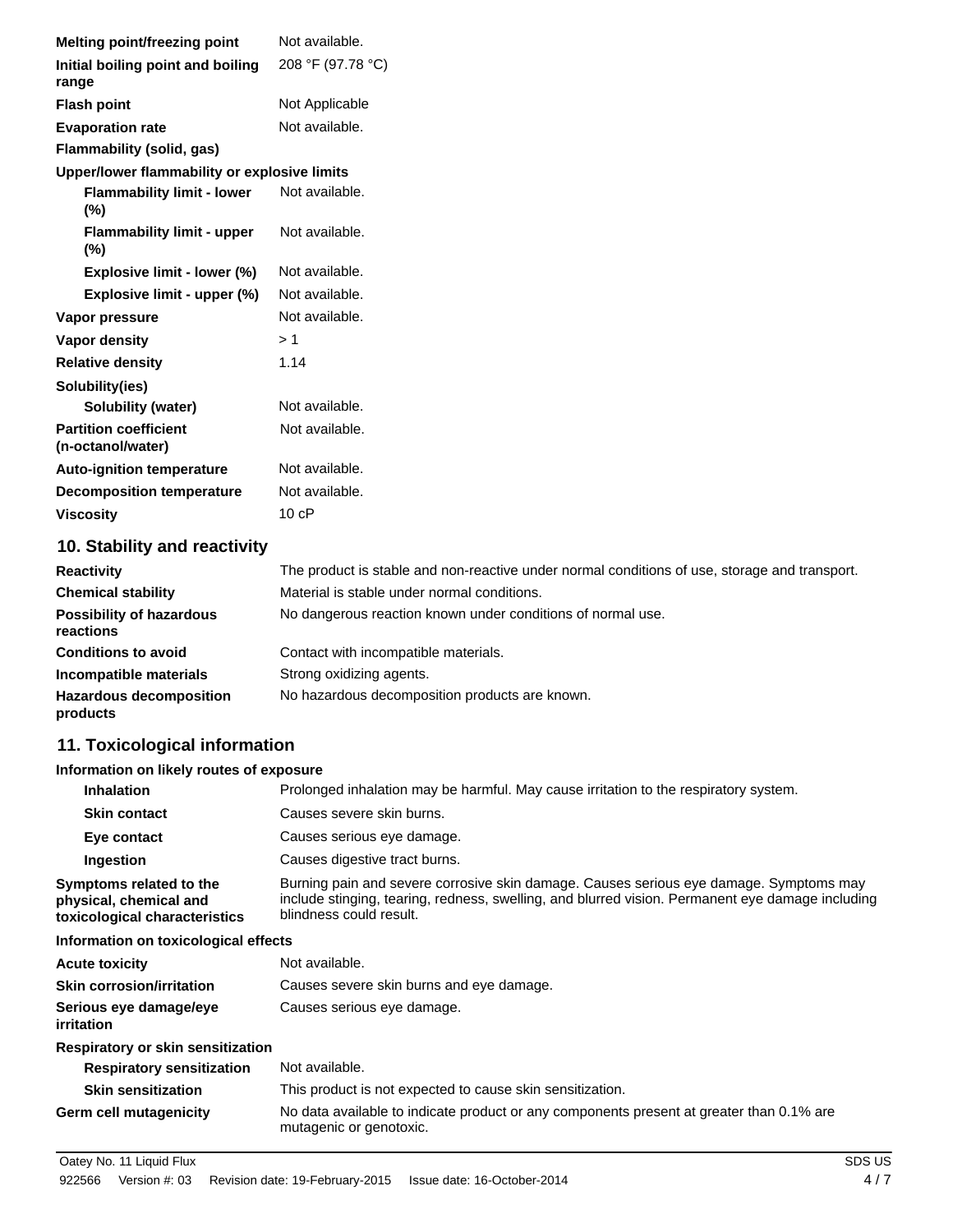| Carcinogenicity                                                                                     | This product is not considered to be a carcinogen by IARC, ACGIH, NTP, or OSHA. |                                                     |  |
|-----------------------------------------------------------------------------------------------------|---------------------------------------------------------------------------------|-----------------------------------------------------|--|
| <b>IARC Monographs. Overall Evaluation of Carcinogenicity</b>                                       |                                                                                 |                                                     |  |
| Hydrochloric acid (CAS 7647-01-0)<br>OSHA Specifically Regulated Substances (29 CFR 1910.1001-1050) |                                                                                 | 3 Not classifiable as to carcinogenicity to humans. |  |
| Not listed.                                                                                         |                                                                                 |                                                     |  |
| <b>Reproductive toxicity</b>                                                                        | This product is not expected to cause reproductive or developmental effects.    |                                                     |  |
| Specific target organ toxicity -<br>single exposure                                                 | Not classified.                                                                 |                                                     |  |
| Specific target organ toxicity -<br>repeated exposure                                               | Not classified.                                                                 |                                                     |  |
| <b>Aspiration hazard</b>                                                                            | Not available.                                                                  |                                                     |  |
| <b>Chronic effects</b>                                                                              | Prolonged inhalation may be harmful.                                            |                                                     |  |

### **12. Ecological information**

| <b>Ecotoxicity</b>               | The product is not classified as environmentally hazardous. However, this does not exclude the<br>possibility that large or frequent spills can have a harmful or damaging effect on the environment. |
|----------------------------------|-------------------------------------------------------------------------------------------------------------------------------------------------------------------------------------------------------|
| Persistence and degradability    | No data is available on the degradability of this product.                                                                                                                                            |
| <b>Bioaccumulative potential</b> | No data available.                                                                                                                                                                                    |
| <b>Mobility in soil</b>          | No data available.                                                                                                                                                                                    |
| Other adverse effects            | No other adverse environmental effects (e.g. ozone depletion, photochemical ozone creation<br>potential, endocrine disruption, global warming potential) are expected from this component.            |

# **13. Disposal considerations**

| <b>Disposal instructions</b>             | Collect and reclaim or dispose in sealed containers at licensed waste disposal site. This material<br>and its container must be disposed of as hazardous waste. Do not allow this material to drain into<br>sewers/water supplies. Do not contaminate ponds, waterways or ditches with chemical or used<br>container. Dispose of contents/container in accordance with local/regional/national/international<br>regulations. |
|------------------------------------------|------------------------------------------------------------------------------------------------------------------------------------------------------------------------------------------------------------------------------------------------------------------------------------------------------------------------------------------------------------------------------------------------------------------------------|
| Local disposal regulations               | Dispose in accordance with all applicable regulations.                                                                                                                                                                                                                                                                                                                                                                       |
| Hazardous waste code                     | The waste code should be assigned in discussion between the user, the producer and the waste<br>disposal company.                                                                                                                                                                                                                                                                                                            |
| Waste from residues / unused<br>products | Dispose of in accordance with local regulations. Empty containers or liners may retain some<br>product residues. This material and its container must be disposed of in a safe manner (see:<br>Disposal instructions).                                                                                                                                                                                                       |
| <b>Contaminated packaging</b>            | Empty containers should be taken to an approved waste handling site for recycling or disposal.<br>Since emptied containers may retain product residue, follow label warnings even after container is<br>emptied.                                                                                                                                                                                                             |

# **14. Transport information**

| <b>DOT</b>                                  |                                                                                           |
|---------------------------------------------|-------------------------------------------------------------------------------------------|
| UN number                                   | <b>UN1760</b>                                                                             |
| UN proper shipping name                     | Corrosive liquids, n.o.s. (Hydrochloric acid RQ = 38462 LBS, Zinc chloride RQ = 3030 LBS) |
| Transport hazard class(es)                  |                                                                                           |
| <b>Class</b>                                | 8                                                                                         |
| <b>Subsidiary risk</b>                      |                                                                                           |
| Label(s)                                    | 8                                                                                         |
| Packing group                               | $\mathbf{III}$                                                                            |
| Special precautions for user Not available. |                                                                                           |
| <b>Special provisions</b>                   | A6, A7, B10, T14, TP2, TP27                                                               |
| <b>Packaging exceptions</b>                 | None                                                                                      |
| Packaging non bulk                          | 201                                                                                       |
| Packaging bulk                              | 243                                                                                       |
| <b>IATA</b>                                 |                                                                                           |
| UN number                                   | <b>UN1760</b>                                                                             |
| UN proper shipping name                     | Corrosive liquid, n.o.s. (Hydrochloric acid, Zinc chloride)                               |
| Transport hazard class(es)                  |                                                                                           |
| <b>Class</b>                                | 8                                                                                         |
| <b>Subsidiary risk</b>                      |                                                                                           |
| Packing group                               | Ш                                                                                         |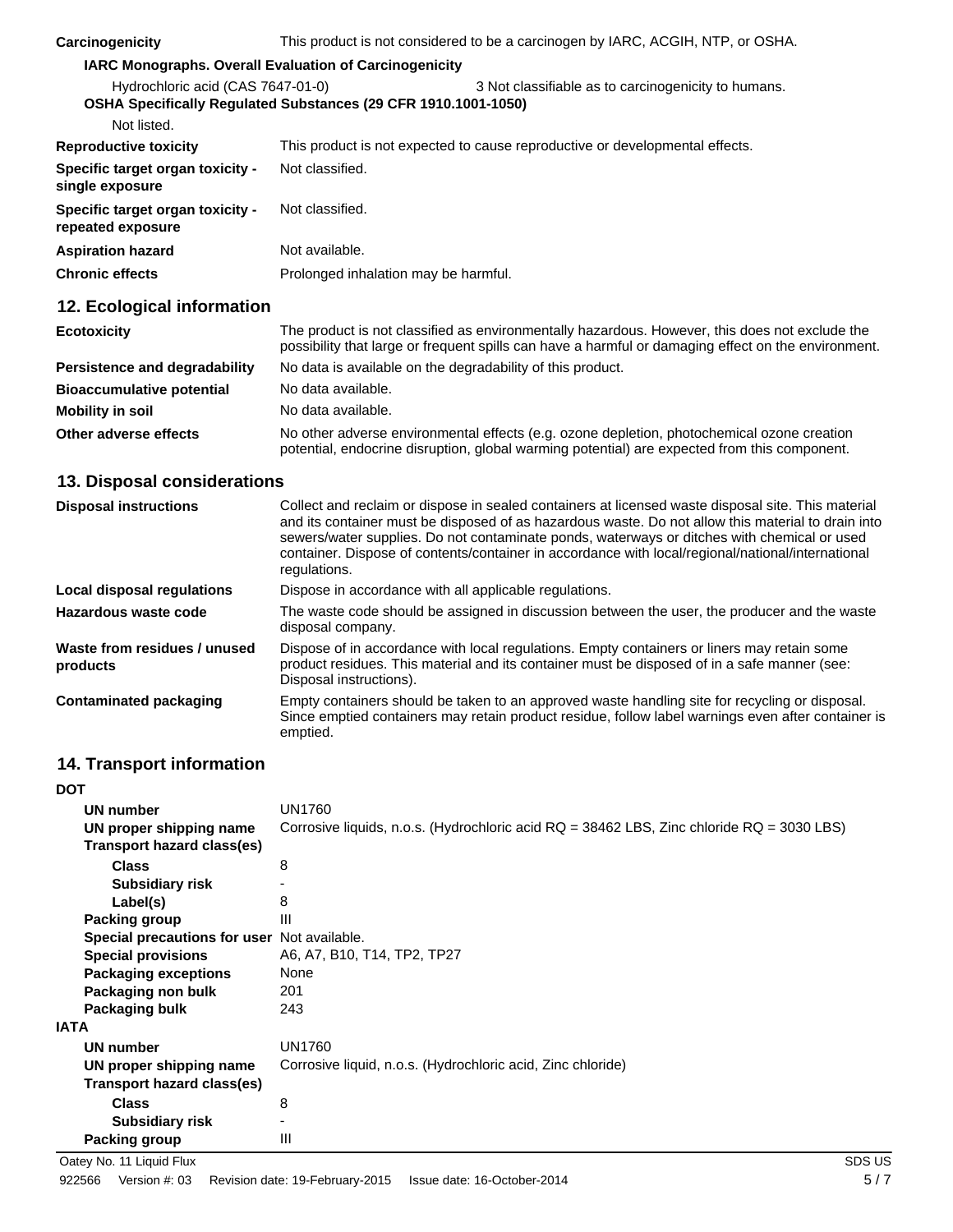| <b>Environmental hazards</b>                                                          | No.                                                                                                                                                                          |
|---------------------------------------------------------------------------------------|------------------------------------------------------------------------------------------------------------------------------------------------------------------------------|
| <b>ERG Code</b>                                                                       | 8L                                                                                                                                                                           |
| Special precautions for user Not available.                                           |                                                                                                                                                                              |
| <b>IMDG</b>                                                                           |                                                                                                                                                                              |
| UN number                                                                             | <b>UN1760</b>                                                                                                                                                                |
| UN proper shipping name<br>Transport hazard class(es)                                 | CORROSIVE LIQUID, N.O.S. (Hydrochloric acid, Zinc chloride)                                                                                                                  |
| <b>Class</b>                                                                          | 8                                                                                                                                                                            |
| <b>Subsidiary risk</b>                                                                |                                                                                                                                                                              |
| Packing group                                                                         | $\mathbf{III}$                                                                                                                                                               |
| <b>Environmental hazards</b>                                                          |                                                                                                                                                                              |
| <b>Marine pollutant</b>                                                               | No.                                                                                                                                                                          |
| <b>EmS</b>                                                                            | F-A, S-B                                                                                                                                                                     |
| Special precautions for user Not available.                                           |                                                                                                                                                                              |
| Transport in bulk according to<br>Annex II of MARPOL 73/78 and<br>the <b>IBC</b> Code | Not available.                                                                                                                                                               |
| 15. Regulatory information                                                            |                                                                                                                                                                              |
| US federal regulations                                                                | This product is a "Hazardous Chemical" as defined by the OSHA Hazard Communication<br>Standard, 29 CFR 1910.1200.<br>All components are on the U.S. EPA TSCA Inventory List. |

**TSCA Section 12(b) Export Notification (40 CFR 707, Subpt. D)**

Not regulated.

**OSHA Specifically Regulated Substances (29 CFR 1910.1001-1050)**

Not listed.

#### **CERCLA Hazardous Substance List (40 CFR 302.4)**

| Ammonium chloride (CAS 12125-02-9) | LISTED |
|------------------------------------|--------|
| Hydrochloric acid (CAS 7647-01-0)  | LISTED |
| Zinc chloride (CAS 7646-85-7)      | LISTED |

#### **Superfund Amendments and Reauthorization Act of 1986 (SARA)**

| <b>Hazard categories</b> | Immediate Hazard - Yes<br>Delayed Hazard - No<br>Fire Hazard - No |
|--------------------------|-------------------------------------------------------------------|
|                          | Pressure Hazard - No<br>Reactivity Hazard - No                    |

#### **SARA 302 Extremely hazardous substance**

| <b>Chemical name</b>                                                                                                                                                                                                                                                           | <b>CAS number</b> | Reportable<br>quantity<br>(pounds) | <b>Threshold</b><br>planning quantity<br>(pounds) | <b>Threshold</b><br>planning quantity,<br>lower value<br>(pounds) | <b>Threshold</b><br>planning quantity,<br>upper value<br>(pounds) |
|--------------------------------------------------------------------------------------------------------------------------------------------------------------------------------------------------------------------------------------------------------------------------------|-------------------|------------------------------------|---------------------------------------------------|-------------------------------------------------------------------|-------------------------------------------------------------------|
| Hydrochloric acid                                                                                                                                                                                                                                                              | 7647-01-0         | 5000                               | 500                                               |                                                                   |                                                                   |
| SARA 311/312 Hazardous<br>chemical                                                                                                                                                                                                                                             | No                |                                    |                                                   |                                                                   |                                                                   |
| SARA 313 (TRI reporting)                                                                                                                                                                                                                                                       |                   |                                    |                                                   |                                                                   |                                                                   |
| <b>Chemical name</b>                                                                                                                                                                                                                                                           |                   |                                    | <b>CAS number</b>                                 | % by wt.                                                          |                                                                   |
| Zinc chloride<br>Hydrochloric acid<br>Ammonium chloride                                                                                                                                                                                                                        |                   |                                    | 7646-85-7<br>7647-01-0<br>12125-02-9              | 15-40<br>10-30<br>$3 - 7$                                         |                                                                   |
| Other federal regulations                                                                                                                                                                                                                                                      |                   |                                    |                                                   |                                                                   |                                                                   |
| Clean Air Act (CAA) Section 112 Hazardous Air Pollutants (HAPs) List<br>Hydrochloric acid (CAS 7647-01-0)<br>Clean Air Act (CAA) Section 112(r) Accidental Release Prevention (40 CFR 68.130)<br>Hydrochloric acid (CAS 7647-01-0)<br><b>Safe Drinking Water Act</b><br>(SDWA) | Not regulated.    |                                    |                                                   |                                                                   |                                                                   |